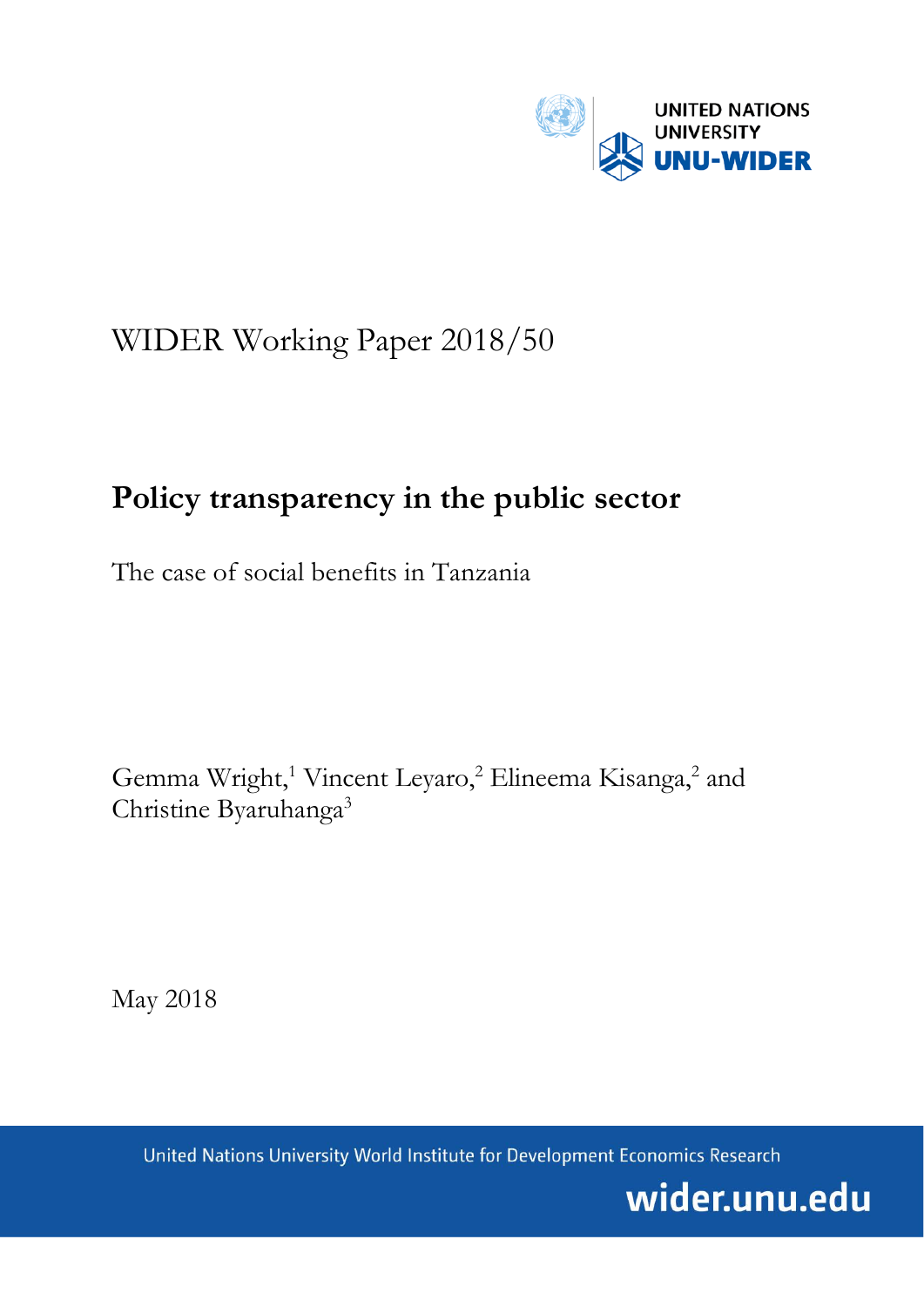**Abstract:** A well functioning system of public service delivery requires the definition and measurement of eligibility for services to be determined in a transparent and non-discretionary manner. This paper uses the case of the Productive Social Safety Net in mainland Tanzania to explore factors that hinder the achievement of this objective. The eligibility criteria for the Basic Cash Transfer and Variable Cash Transfer benefits are presented, and four aspects of the eligibility criteria are highlighted that compromise transparency: community targeting, the proxy means test, the imposition of conditionalities, and the fluid nature of the eligibility documentation. The issues were encountered during the design phase of a tax and benefit microsimulation model for Tanzania and all pose challenges for policy transparency. The authors argue that there are many ways in which transparency and clarity can be enhanced in relation to social benefit policy design and implementation, and that such improvements will greatly assist the public sector in ensuring that people in Tanzania receive the support they need.

**Keywords:** transparency, social assistance, community targeting, Tanzania, microsimulation **JEL classification:** H83, I38

**Acknowledgements:** An earlier version of this paper was presented at the WIDER Development Conference in Maputo, Mozambique, on 5 July 2017, and at the 2017 Social Policy in Africa Conference in Pretoria, South Africa, on 22 November 2017. Michael Noble, Jukka Pirttilä, and Wanga Zembe-Mkabile are thanked for their comments on the paper.

This study has been prepared within the UNU-WIDER project on 'The economics and [politics of taxation and social protection'.](https://www.wider.unu.edu/node/367) 

Copyright © UNU-WIDER 2018

Information and requests: publications@wider.unu.edu

ISSN 1798-7237 ISBN 978-92-9256-492-6 <https://doi.org/10.35188/UNU-WIDER/2018/492-6>

Typescript prepared by Joseph Laredo.

The Institute is funded through income from an endowment fund with additional contributions to its work programme from Denmark, Finland, Sweden, and the United Kingdom.

Katajanokanlaituri 6 B, 00160 Helsinki, Finland

The views expressed in this paper are those of the author(s), and do not necessarily reflect the views of the Institute or the United Nations University, nor the programme/project donors.

<sup>1</sup>Southern African Social Policy Research Insights, Hove, UK, corresponding author: [Gemma.wright@saspri.org](mailto:Gemma.wright@saspri.org); 2 Department of Economics, University of Dar es Salaam, Tanzania; 3 Southern African Social Policy Research Institute NPC, Claremont, South Africa.

The United Nations University World Institute for Development Economics Research provides economic analysis and policy advice with the aim of promoting sustainable and equitable development. The Institute began operations in 1985 in Helsinki, Finland, as the first research and training centre of the United Nations University. Today it is a unique blend of think tank, research institute, and UN agency—providing a range of services from policy advice to governments as well as freely available original research.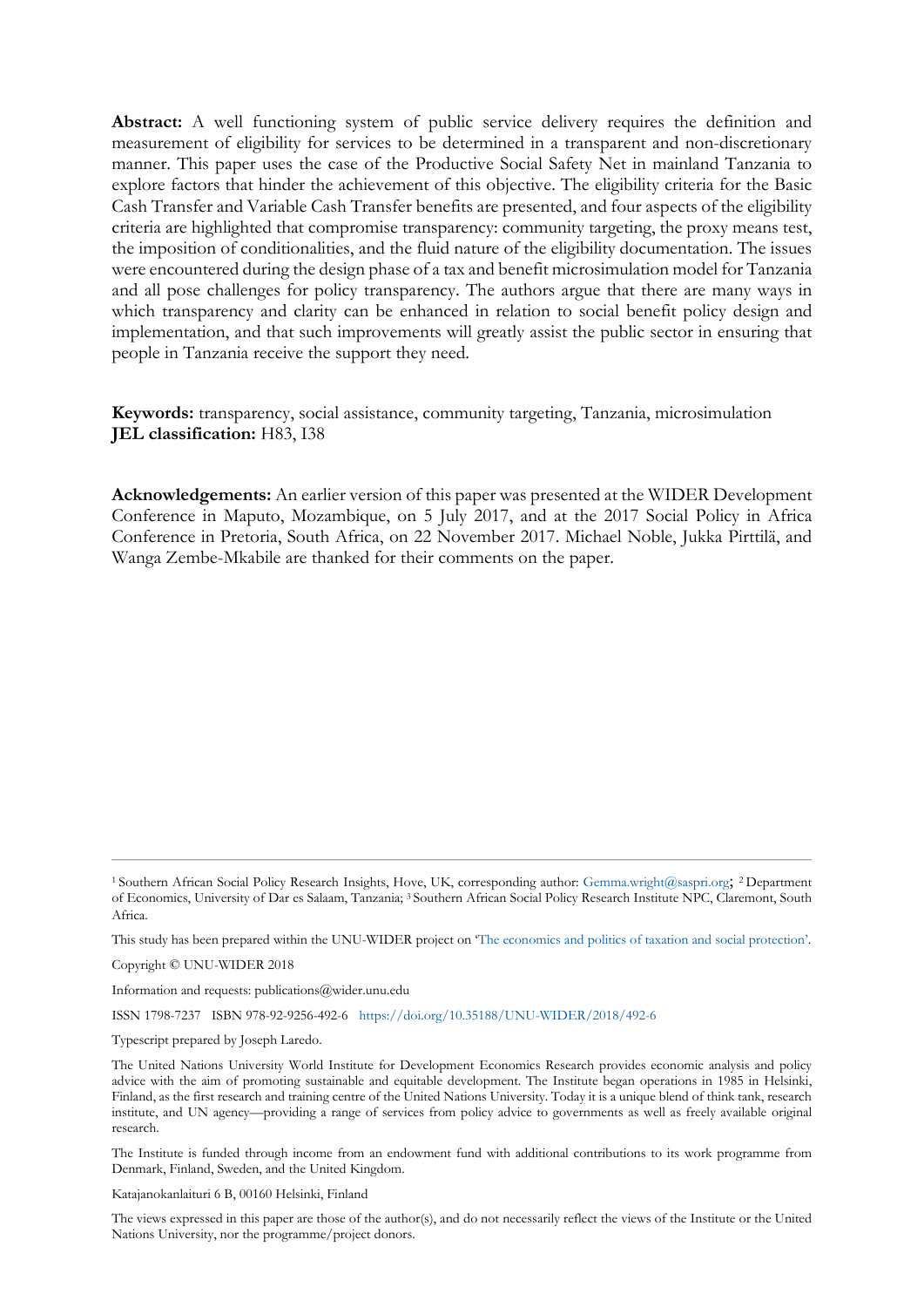#### **1 Introduction**

A well functioning system of public service delivery requires the definition and measurement of eligibility for services to be determined in a transparent and non-discretionary manner. This requires objective rules rather than opaque or subjective discretionary processes. Using the case of the Productive Social Safety Net (PSSN) in mainland Tanzania this paper highlights factors that hinder the achievement of this objective.

Tanzania's National Social Security Policy highlights the importance of social assistance as a form of support for 'groups such as people with disabilities, elderly people and unsupported parents and children who are unable to provide for their own minimum needs' (Ministry of Labour, Youth Development and Sports 2003: 4). Such commitments have acquired greater impetus recently in Tanzania and many other developing countries in the face of high economic growth rates that barely impact on poverty levels. As a result, in many countries social protection has been more actively promoted as a key policy strategy to combat poverty and vulnerability, and to foster inclusiveness and sustainable development.

Tanzania's National Social Security Policy is bolstered by the *Charter of Fundamental Social Rights in SADC* (Southern African Development Community), which states *inter alia* that: 'Persons who have been unable to either enter or re-enter the labour market and have no means of subsistence shall be entitled to receive sufficient resources and social assistance' (SADC 2003: Article 10). The *Code on Social Security in the SADC* further specifies that 'Everyone in SADC has the right to social security', and that 'Every Member State should progressively raise its system of social security to a higher level, which should include achieving the meaningful coverage of everyone under the system, bearing in mind the realities and level of development in the particular Member State' (SADC 2007: Article 4).

Despite the government's commitment to increasing the coverage of social security, there is still much to be done (UNT 2015). The National Social Protection Framework (NSPF) was drafted with the intention that it would guide all social protection interventions in the country (URT 2008). However, it has not been finalized and so the country continues to implement initiatives which are guided by existing policies such as the National Social Security Policy (2003), the National Employment Policy (2007), the National Food Security Policy and Disaster Management Policy, the National Aging Policy (2003), the Child Law Act (2009), the Persons with Disability Act (2009) (United Nations Tanzania 2015), and the National Strategy for Growth and Reduction of Poverty (NSGRP, also referred to as MKUKUTA).

The focus of this paper is on the two cash transfer elements of the PSSN, which is the main social benefit in Tanzania and is implemented by the Tanzania Social Action Fund (TASAF), established as part of the NSGRP (Ulriksen 2016; UNT 2015). The objective of TASAF III is 'to enable poor households to increase incomes and opportunities while improving consumption' (President's Office, United Republic of Tanzania 2013: 2). The PSSN programme comprises a public works programme, programme strands relating to livelihoods enhancement and targeted infrastructure, and two cash transfers: a fixed Basic Cash Transfer (BCT) for low-income households and a variable conditional cash transfer.

The PSSN programme started in 2012 (UNT 2017), following a pilot community-based conditional cash transfer (CCT) which ran between 2010 and 2013 in the districts of Bagamoyo, Chamwino, and Kibaha (Evans et al. 2014) and a pilot in Mtwara District (UNT 2017). The programme has been scaled up over time and by December 2016 provided support to 5.04 million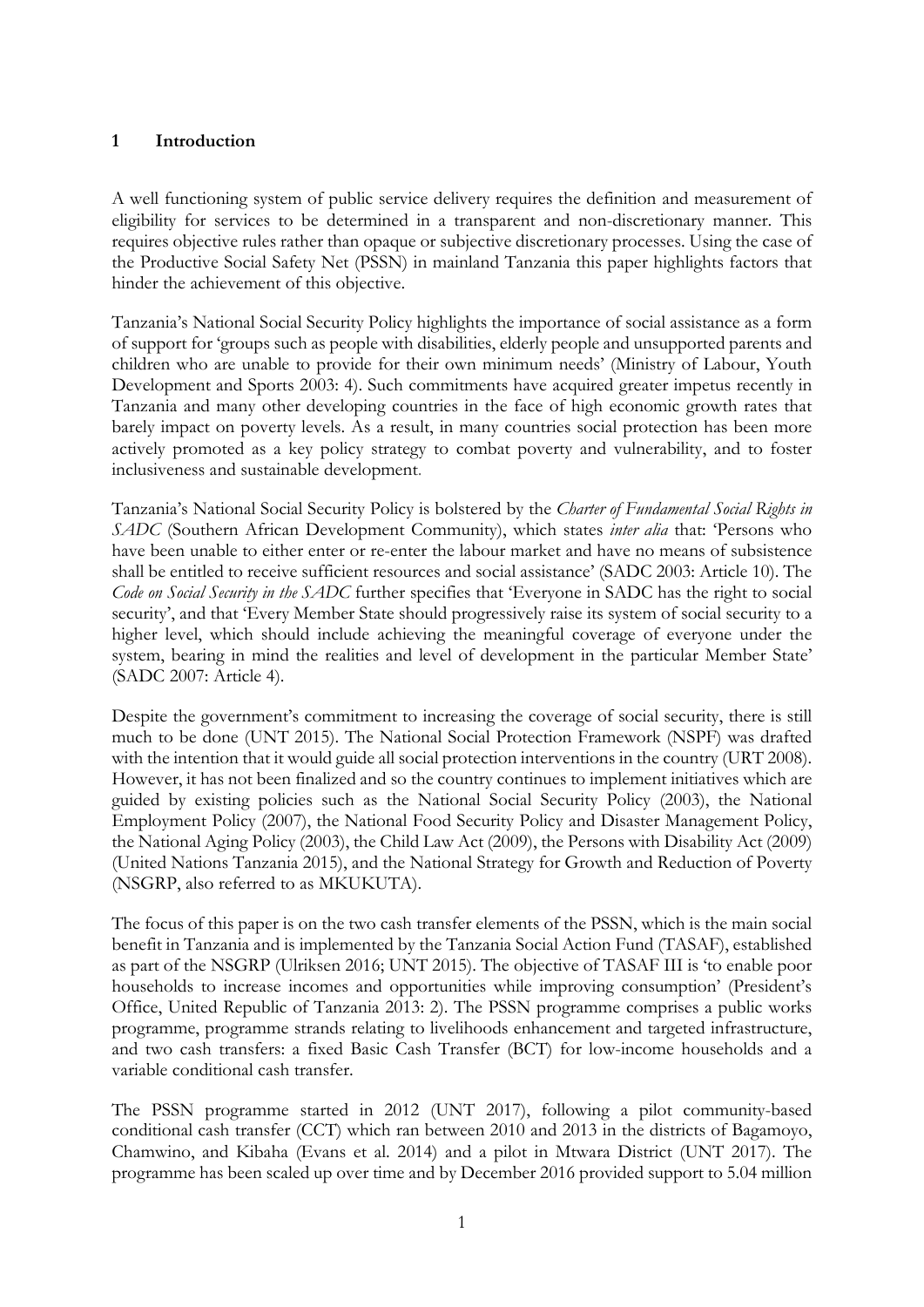beneficiaries (World Bank 2017: 3). A recent evaluation of the PSSN programme described it as 'the second largest Government-run CCT program in Africa' (World Bank, National Bureau of Statistics, & Office of Chief Government Statistician 2016: 11).

PSSN is funded by the Government of Tanzania and Development Partners including the World Bank Group, the UK Department for International Development, USAID, the Swedish International Development Cooperation Agency, and the United Nations Children's Fund (UNICEF) (World Bank et al. 2016). The World Bank is financing a seven-year Adaptable Program Loan in support of the PSSN programme (ending December 2019), whose objective is 'to create a comprehensive, efficient, well-targeted productive social safety net system for the poor and vulnerable section of the Tanzanian population' (World Bank 2017: 1). Of the US\$540 million assigned to this programme, 28 per cent is directed at institutional strengthening, and 72 per cent at the 'consolidation of integrated social safety net interventions for extremely poor and food insecure households'. Progress towards achieving the overall objectives is rated by the World Bank as 'satisfactory' and the following comment is made about the current focus of the project:

Following the successful scale up to reach 1.1 million Households in 161 Project Area Authorities (PAAs) and in close to 10,000 villages, the project was focusing its effort on consolidating Conditional Cash Transfers (CCT) payment to all enrolled beneficiaries in a timely manner, monitoring compliance and attention to beneficiaries including the processing of claims (grievance redress). (World Bank 2017: 2)

In addition, the United Nations supported a two-year (2014–2016) Joint Programme to support the PSSN programme through the International Labour Organization (ILO), UNICEF, UNDP, and UNFPA. One of the objectives of this initiative was 'strengthening implementation of the PSSN with improved delivery systems to ensure its enhanced efficiency and effectiveness' (ILO 2017: 2). There was also a four-year (2011–2015) United Nations Social Protection Action Plan, which, although focused on child protection, additionally provided US\$8.5 million to the Government of Tanzania to coordinate a 'multi-sectoral social protection response to the needs of economically deprived and insecure groups' (UNT nd: 2).

Despite the objective of creating a comprehensive, efficient, well targeted, and productive social safety net system for the poor and vulnerable section of the Tanzanian population, the programme has faced challenges. For example, a recent government verification exercise identified more than 55,000 beneficiary households (beneficiaries) that should not have been in receipt of TASAF benefits. Of these, almost 13,500 were found to be 'not poor', 4,352 were local government leaders, almost 18,000 had not claimed their grants at least three times in a row, and almost 14,000 were reported as being dead (IPPMedia 2017).

Although the PSSN programme is high-profile, extensive, and of vital importance to people in low-income households, it is still fairly new and relatively under-researched beyond the immediate stakeholder and funding organizations. The intention is that this paper will provide a different perspective on the programme, from the vantage point of developing a tax–benefit microsimulation model for Tanzania called TAZMOD (Leyaro et al. 2017). As will be demonstrated, the process of incorporating the PSSN programme into the formula rules required by a tax–benefit microsimulation model revealed not only that the PSSN eligibility criteria are complex and multi-staged but also that they involve a number of seemingly arbitrary decisions. It is argued that this compromises transparency not only for those involved in the technical process of building a tax–benefit microsimulation, but also for the people that implement the policy, the policy makers, the beneficiaries, and the population at large.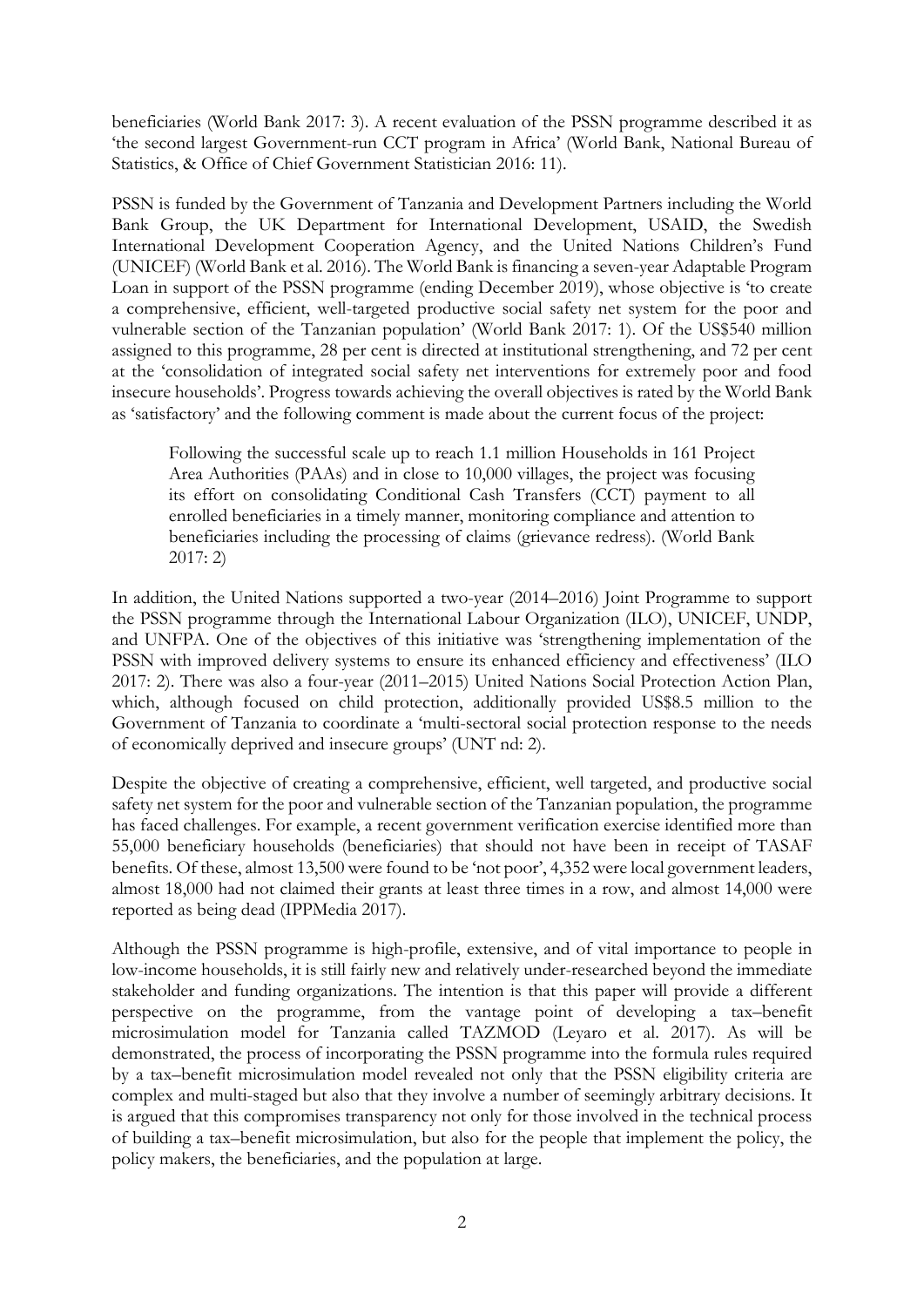The following section provides an account of the eligibility criteria for the two cash transfers in the PSSN programme. Section 3 highlights some of the ways in which these criteria currently lack transparency, focusing on the role of community targeting, the proxy means test, the conditionalities, and the fluid nature of the eligibility documentation. Section 4 describes how the two cash transfers were simulated in the tax–benefit microsimulation model TAZMOD for mainland Tanzania. The final section contains conclusions and recommendations.

### **2 Eligibility criteria for the cash transfer components of the Productive Social Safety Net**

TASAF's eligibility criteria for the cash transfer components of the PSSN programme were difficult to obtain, not because of any obstructive behaviour on TASAF's part, but because there is a dearth of publicly available information about the criteria, with the exception of a lengthy and outdated *Operational Manual* (President's Office 2013). This 91-page document was assembled by the TASAF III Project Preparation Team and involved stakeholders from 'communities, Shehia representatives, Local Government Authorities, Councillors, Members of Parliament, Non-Government Organizations (NGOs), regulatory bodies, private sector organizations and multilateral agencies' (President's Office 2013: iii). Additional information was obtained by the authors from in-person visits to TASAF, and from donor or evaluation reports.

The PSSN programme contains a number of different elements. Figure 1 shows a 'decision tree', which is included in TASAF's *Operational Manual* (President's Office 2013) and which determines the elements of the PSSN programme that a household might participate in. The focus of this paper is on the first two 'branches' of the decision tree, that is households eligible for the BCT, and households eligible for the Variable Cash Transfer (VCT), which is a supplemental conditional transfer or top-up for low-income households containing children (or pregnant women), conditional on compliance with requirements related to education and health behaviour.

This decision tree (Figure 1) shows that there is a clear emphasis on ensuring that households are willing to participate in the programme. However, the actual test for eligibility is compressed into the first box at the top of the decision tree, and this is pivotal in terms of determining the potential participants in the programme. So how is eligibility determined?

A recent baseline impact evaluation of the PSSN describes the targeting system as 'hybrid', comprising a geographical mechanism, a community-based targeting approach and a proxy means test (PMT) (World Bank et al. 2016: 9). The evaluation concludes that 'PSSN targets the 9.7 per cent of the population below the food poverty line plus an additional 5 per cent who are transient poor' (World Bank et al. 2016: 10).

The geographical targeting mechanism is undertaken using a poverty index, which is applied first at the level of the Project Area Authority and then at community level (World Bank et al. 2016: 17). This determines which areas in Tanzania should be prioritized, which villages/Mtaa/Shehia within those areas to prioritize, and the number of poor households to be targeted in the selected villages/Mtaa/Shehia (Leite 2012; President's Office 2013: 12).

With respect to the other criteria, the TASAF *Operational Manual* contains an eligibility decision tree which sets out the chain of events for determining whether a household is eligible or not. In practice this can be regarded as an 'unpacked' version of the first box shown in the decision tree in Figure 1. As can be seen, the process of determining eligibility involves multiple stages.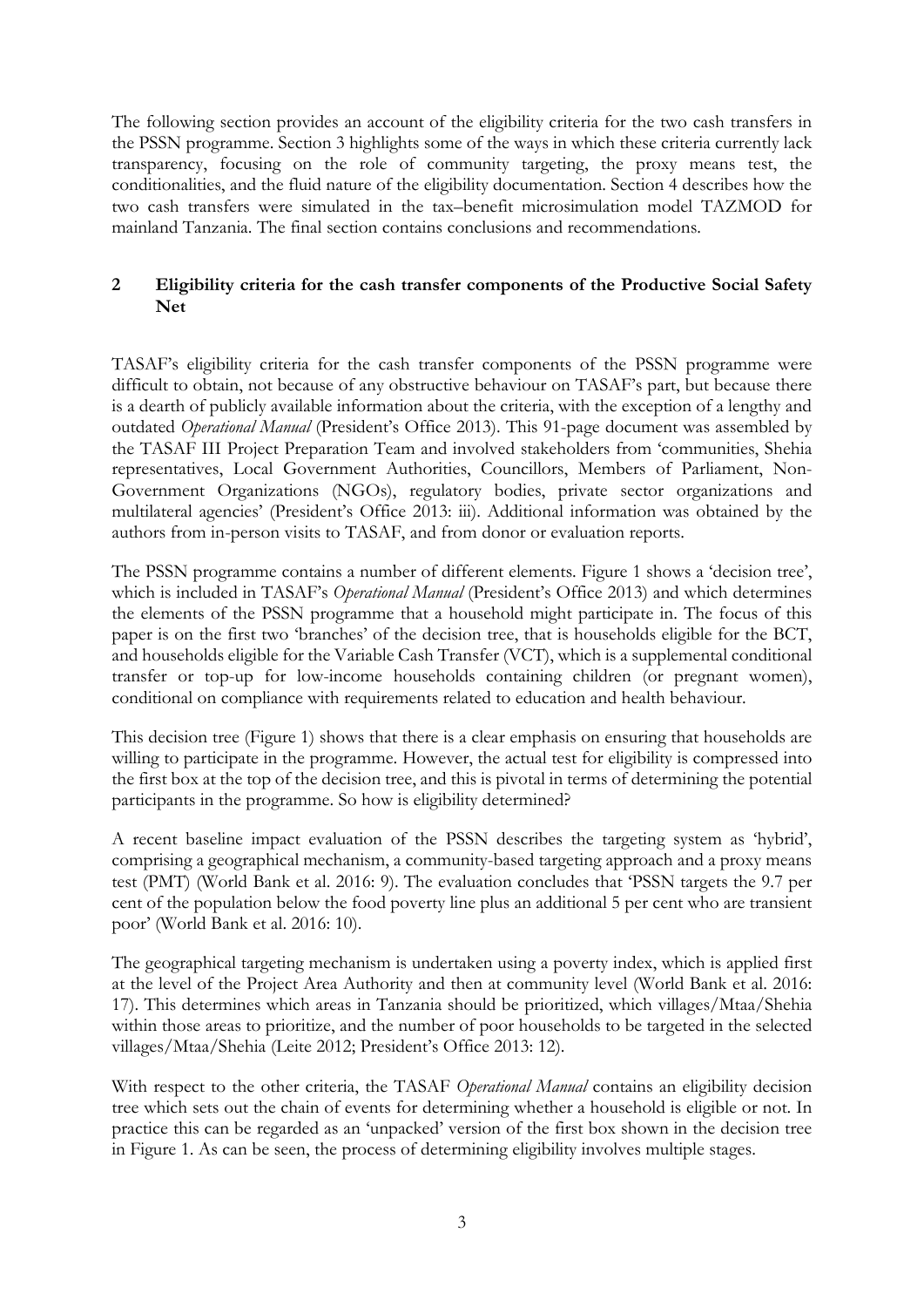Figure 1: PSSN programme allocation



#### Stage 2 Decision Tree: Matching of households with relevant programme components.

Source: President's Office (2013): 68 (reproduced here with permission).

The box at the top of the decision tree in Figure 2 refers to a step that determines whether or not a household is 'poor and vulnerable' and this itself is made up of several stages: first, a Village Assembly elects and forms a Community Team (or Community Cash Transfer Management Committee). The Community Team and Local Government Authority (LGA) facilitators are then responsible for identifying potential beneficiary households using pre-determined criteria. The standard criteria are that the households should be below the food poverty line of TZS26,085.5<sup>[1](#page-5-0)</sup> per adult equivalent per month (NBS 2014b: 54). [2](#page-5-1) However, these criteria are reviewed and agreed upon (and potentially modified) at a Village Assembly meeting before being applied. Once the Community Teams have produced a final list of households, Village Assembly meetings are convened to approve the list. These steps all relate to the first box in the decision tree in Figure 2.

It is stated in the manual that the number of households in the list should not exceed 120 per cent of the quota made available to that particular village, and so households are ranked so that the least poor can be excluded until the required number of households has been reached (President's Office 2013: 13).

-

<span id="page-5-0"></span> $1$  This equates to USD11.6 per adult equivalent per month (October 2017, www.xe.com).

<span id="page-5-1"></span><sup>&</sup>lt;sup>2</sup> In practice TASAF has raised this threshold slightly to capture approximately 14 per cent of the population, rather than the 10 per cent that are below the food poverty line, in recognition that those just above the line will be at risk (personal correspondence with TASAF).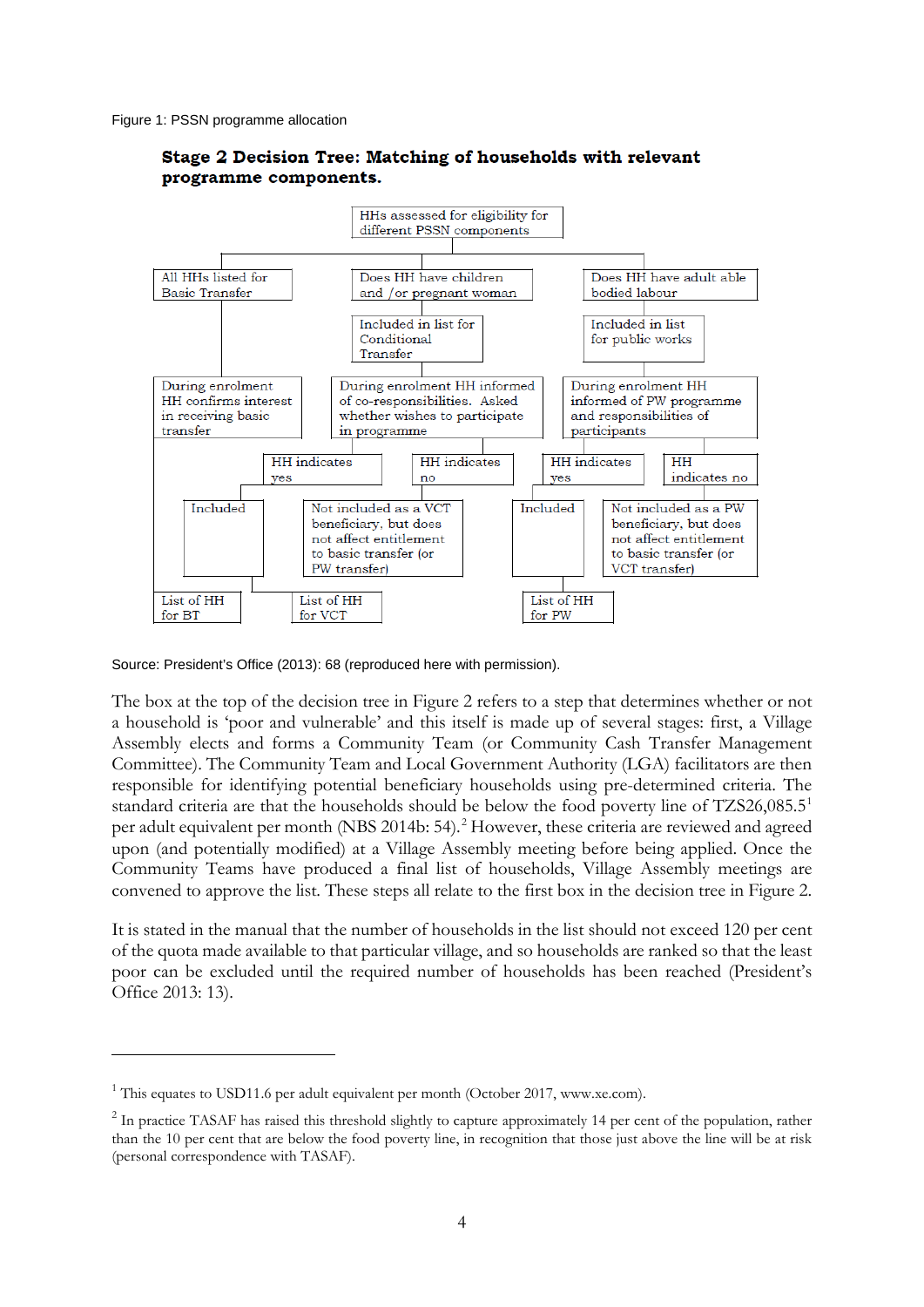Once potential beneficiaries have been identified, key household data are collected from them and added to the Unified Registry of Beneficiaries. The TASAF Monitoring Unit (TMU) then applies a PMT (shown half-way down the decision tree in Figure 2) and each household is assigned a welfare score; households whose welfare score falls below the food poverty line are considered eligible. The TMU then provides the LGAs with the lists of households accepted and they, in turn, take these lists to the villages for a final round of community validation. Eligibility is reassessed every three years (President's Office 2013: 14).

Figure 2: PSSN eligibility decision tree



Source: President's Office (2013): 67 (reproduced here with permission).

As well as being allocated the BCT, households containing children or a pregnant woman are eligible for the VCT. The VCT requires school-age children to enrol annually in primary and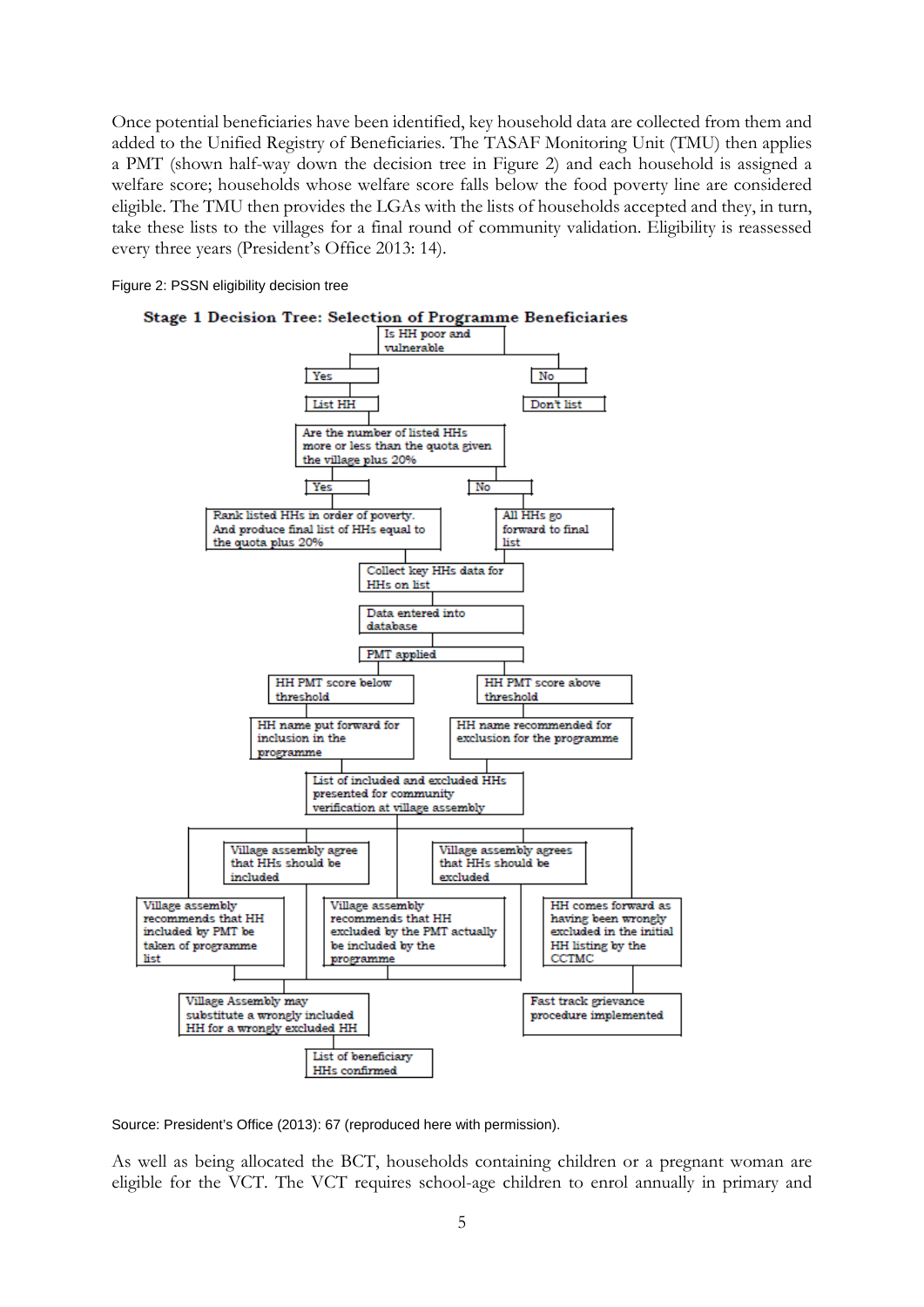secondary schools (where available) and attend at least 80 per cent of the school days per month. All pregnant women within beneficiary households are required to attend four prenatal medical examinations (if available), or otherwise to attend community health and nutrition sessions every two months. Children younger than two are required to have check-ups at health services each month, and children aged 24–60 months must attend check-ups at least once every six months or (if there are no health services nearby) attend community health and nutrition sessions every two months (President's Office 2013: 15).

In December 2016, 1,118,722 households received the VCT (World Bank 2017: 7). The compliance levels are purportedly very high, with 96 per cent of children aged 0–24 months in beneficiary households attending health facilities monthly and 92 per cent of children aged 6–18 years who were enrolled in school attending school for more than 80 per cent of a month (World Bank 2017: 6–7). Penalties are imposed for non-compliance and these are set out in the TASAF *Operational Manual* but do not impact on the payment of the BCT (President's Office 2013: 17– 18). Compliance levels reported on the TASAF website are much lower, with only 24 per cent of beneficiaries complying with the education conditionality and 12 per cent complying with the health conditionality (TASAF 2017).<sup>[3](#page-7-0)</sup>

In terms of the benefit amounts, the *Operational Manual* states that the BCT is paid at the equivalent of USD5 per household per month, and the VCT at a further USD5 per month (President's Office 2013: 7). In fact in 2015 the BCT was payable at a rate of TZS10,000 per month per household, and a further TZS4,000 per month per household that contains one or more children (aged 0–17 years inclusive) – see Table 1 below. Payment amounts for the VCT are rather more complex, with a flat rate amount of TZS4,000 per month paid to households that contain one or more preprimary school-aged children (0–6 years inclusive) and TZS 2,000 per month paid per primary school-aged child (7–13 inclusive, for up to four children). For children in secondary school up to TZS12,000 can be paid, comprising TZS4,000 per child in lower secondary school (aged 14–17 inclusive, for up to three children); and/or TZS6,000 per child in high secondary school (aged 18– 19 inclusive, for up to two children).

Importantly, no more than TZS38,000 in total can be paid per month per household for the BCT plus the VCT. In order to reduce the cost of delivering the benefit, it is paid every two months (so up to TZS76,000 is paid per household six times per year), though TASAF intends to introduce an e-payment system in due course (World Bank 2017: 2).

<u>.</u>

<span id="page-7-0"></span><sup>&</sup>lt;sup>3</sup> The TASAF website does include a cautionary note stating that their data on compliance is incomplete (TASAF 2017).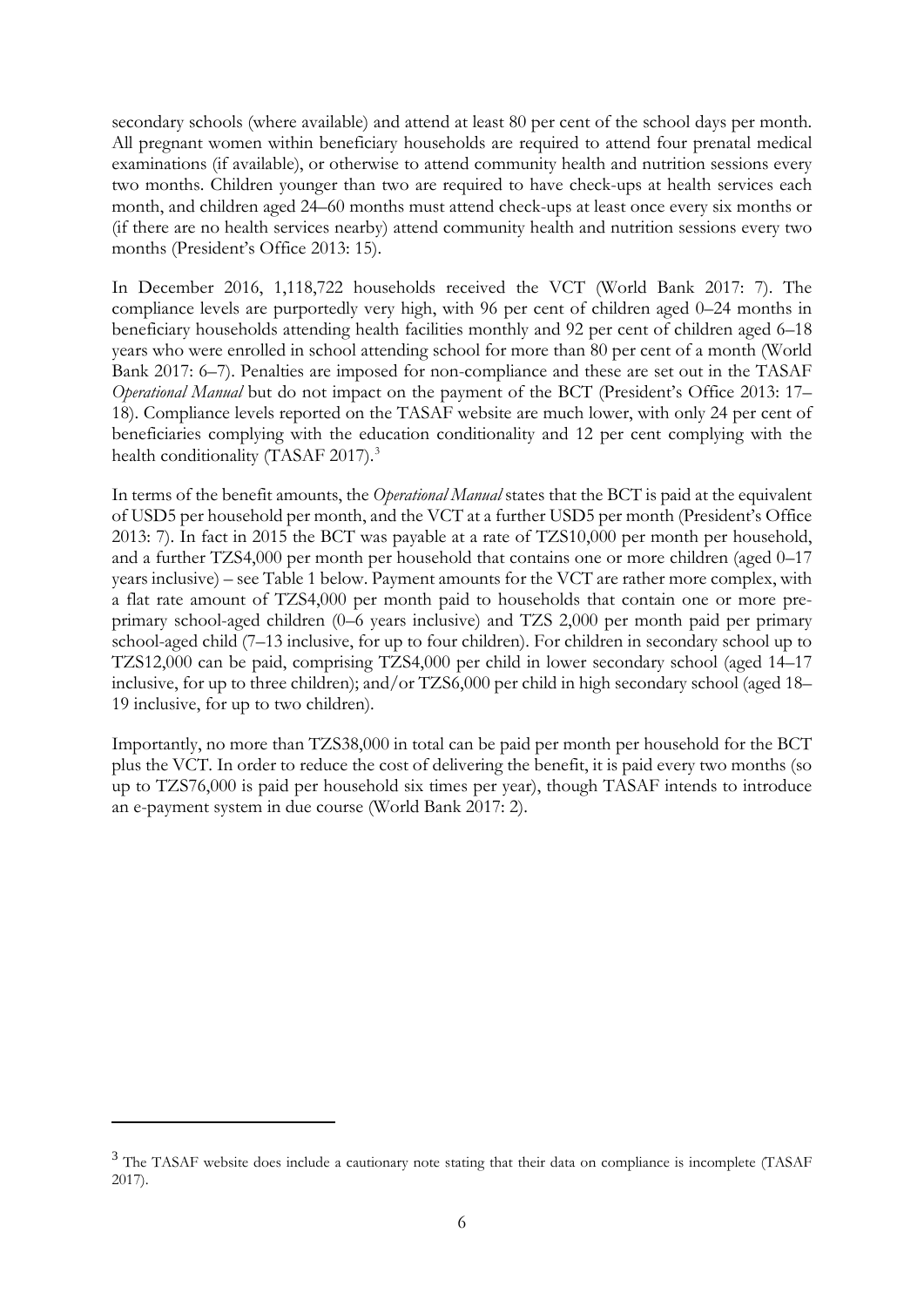| Cash transfer | Unit (for purposes of      | Monthly amount   | Maximum number of units   | Monthly   |
|---------------|----------------------------|------------------|---------------------------|-----------|
|               | payment calculation)       | payable per unit | that can be considered in | payment   |
|               |                            | (TZS)            | payment calculation       | cap (TZS) |
| Basic Cash    | Household                  | 10.000           |                           | 10,000    |
| Transfer      | Household containing 1 or  | 4.000            |                           | 4,000     |
|               | more children              |                  |                           |           |
| Variable Cash | Household containing 1 or  | 4.000            |                           | 4,000     |
| Transfer      | more children under 5      |                  |                           |           |
|               | Child in primary education | 2.000            | 4                         | 8,000     |
|               | Child in lower secondary   | 4.000            | 3                         | 12.000    |
|               | education                  |                  |                           |           |
|               | Child in upper secondary   | 6,000            | 2                         |           |
|               | education                  |                  |                           |           |
| Total         |                            |                  |                           | 38,000    |

Table 1: Basic cash transfer and variable cash transfer amounts payable

Note: No more than TZS12,000 is payable for children in secondary education. This means that a household could receive TZS12,000 for three children in lower secondary education (at TZS4,000 per child), or for two children in upper secondary education (at TZS6,000 per child), or for some combination of children across these education levels, but not exceeding TZS12,000.

Source: Authors compilation derived from World Bank et al. (2016): 16.

### **3 Discussion: multiple opaque eligibility criteria**

Although the decision tree shown in Figure 2 summarizes the stages for determining eligibility for the PSSN programme in great detail, it also exposes the fact that several of the stages in the multistage process actually lack transparency and objectivity. The World Bank recently reported that 98 per cent of eligible households received cash transfers in December 2016 (World Bank 2017: 3) but given the lack of transparent eligibility criteria it is hard to gauge how this rather remarkable figure was calculated.

Four examples of opaque eligibility criteria are discussed in this section, with reference to community targeting, the proxy means test (PMT), the conditionalities, and the fluid nature of the eligibility documentation.

First, the way in which the communities are involved in determining eligibility is potentially problematic and occurs at multiple stages. At the outset the pre-determined criterion for eligibility of falling below the food poverty line can be adjusted by the Village Assembly. Subsequently, the Community Teams are required to identify households that are likely to fall below that food poverty line ('community targeting'). Then at the very end of the process there is a community validation test, which enables households to be included or excluded. Specifically, households identified as eligible by the PMT can be excluded by the community, and in addition households identified as ineligible by the PMT but which had initially been identified in the community targeting stage, can be brought back into the system, in effect bypassing the PMT (President's Office 2013: 13).

The involvement of the community in the process of determining eligibility is deliberate, as the pilot was designed using a community-driven development approach (ILO & DFID 2008: 11). However, although the inclusion of a Community Team may have been intended to validate and legitimize the process, it is just as possible that their involvement, at multiple stages throughout the selection process, could be error-prone and at risk of abuse, resulting in processes of gatekeeping, favouritism, patronage, nepotism, and exclusion. This, as shown in the review of literature by Kidd et al. (2017), may generate conflict and divisions within communities, ultimately weakening their cohesion. The recent evaluation of the programme contains hints of such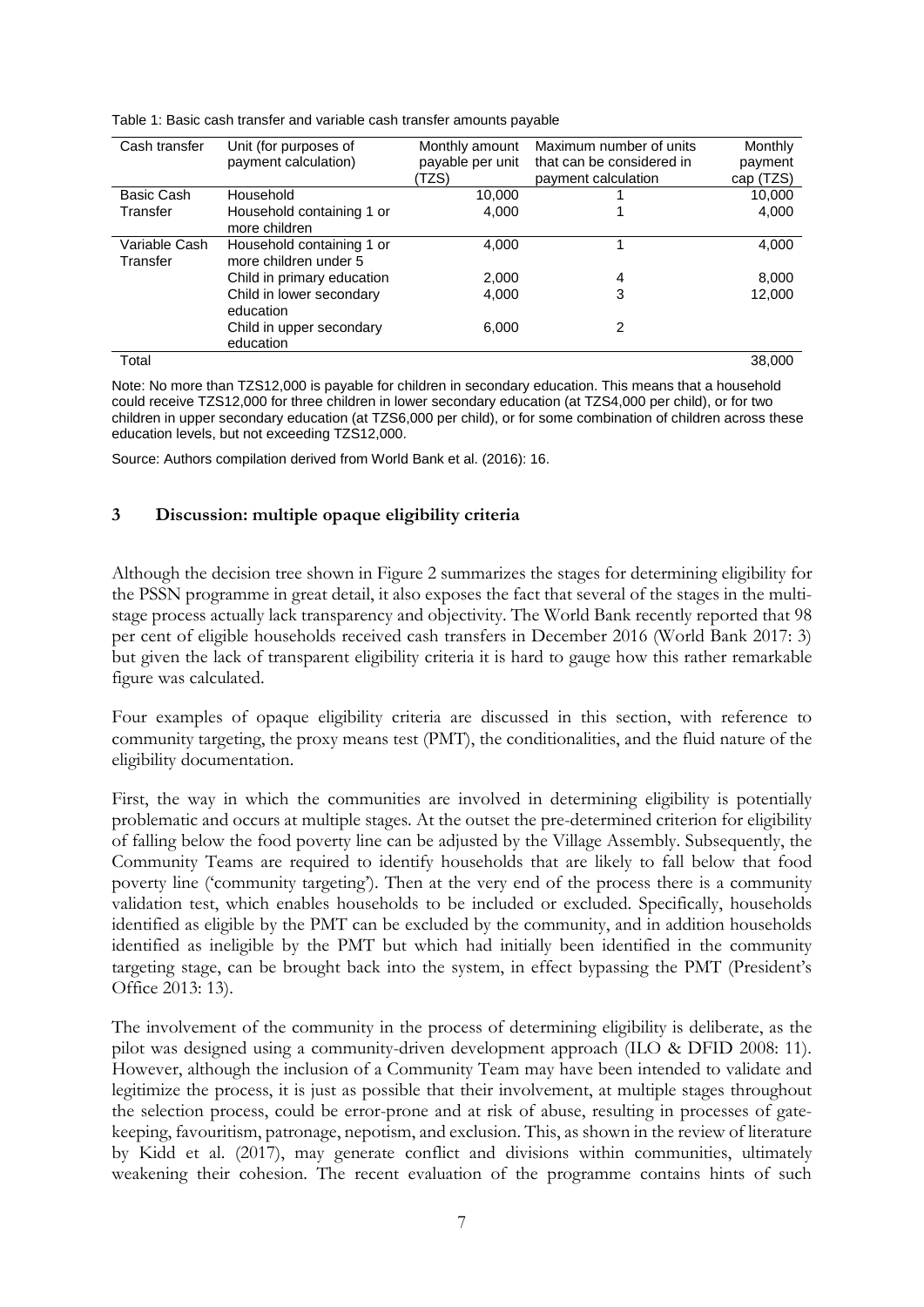problems, with only 57 per cent of households that had not been prelisted by the community stating that they were satisfied with the process of selection, and 27 per cent of the same nonprelisted households disagreeing with the statement that selection is not influenced by personal interest (World Bank et al. 2016: 57). Thus, it is argued here that the community-targeting elements of the programme run counter to the PSSN's guiding principles of being non-partisan and transparent (President's Office 2013: 4).

Second, the PMT is itself opaque. The details of how the PMT was derived are not in the public domain but were made available to the authors by TASAF on request (Leite 2012). The reason for using a PMT is to avoid the need to collect income or expenditure data at the point of application to join the PSSN programme, whilst enabling TASAF to identify households that are likely to be below Tanzania's food poverty line. The *Operational Manual* explains its purpose as being 'to verify [the community targeting] and minimize inclusion errors' (President's Office 2103: 11). The PSSN PMT was derived using regression analysis of variables in the Household Budget Survey (HBS) (NBS 2013), the dependent variable being those below the food poverty line. The World Bank describes the PSSN as being among the best targeted interventions in the world:

Based on the project independent analyses, the PSSN Program has a strong system to identify and select the poorest households in the country. Recent analysis found that 80 percent of PSSN beneficiaries belong to the poorest 40 percent of the population and more than 60 percent are among the poorest 20 percent. These results put PSSN among the best targeted interventions in the world, including much more mature programs in Latin America. The findings showed that beneficiary selection adheres to the planned targeting process, with only small errors of inclusion. (World Bank 2017: 2)

The regression analysis may well have been undertaken to a high standard, but it is a 'white box' in practical terms for any applicant. Proxy means tests are increasingly being critiqued for failing to capture many eligible households (e.g. Brown et al. 2016; Kidd and Wylde 2011; Kidd et al. 2017). It has further been observed that the PMT brings with it the problem of 'damage to social cohesion' by 'an improperly understood and seemingly arbitrary selection procedure' (Freeland 2017). Kidd et al. identify three main sources of error in the PMT: in-built design errors, implementation errors, and the static nature of the test. They also observe that 'There is good evidence that proxy means tests cause social conflict in communities, weakening their cohesion, largely as a result of people's perception of them as lotteries' (Kidd et al. 2017: x).

Third, the conditional element of the supplementary VCT adds an additional layer of ambiguity. The two cash transfers originate from a pilot community-based CCT, and the policy design emphasis on conditionality survived beyond the pilot in terms of the design of the VCT. The inclusion of conditions by their very nature requires ongoing adherence to the conditions, or 'compliance with co-responsibilities' (World Bank 2017: 5). Ongoing adherence to the conditions is onerous to monitor. It is also unclear to what extent sanctions for non-attendance at school are applied consistently across the programme, and to what extent extenuating circumstances are taken into account, including household circumstances. There is a growing recognition that conditionalities are particularly inappropriate in low-income country contexts where there are numerous supply-side challenges (e.g. Lund et al. 2009).

The final challenge highlighted here is that the eligibility criteria are overtly fluid. The 91-page *Operational Manual* and accompanying technical handbooks are described as being 'living documents' and as such are subject to change and improvements' (President's Office 2013: iv). A complex approval process is required for any changes, as they must be approved by the National Steering Committee and cleared by the International Development Association and other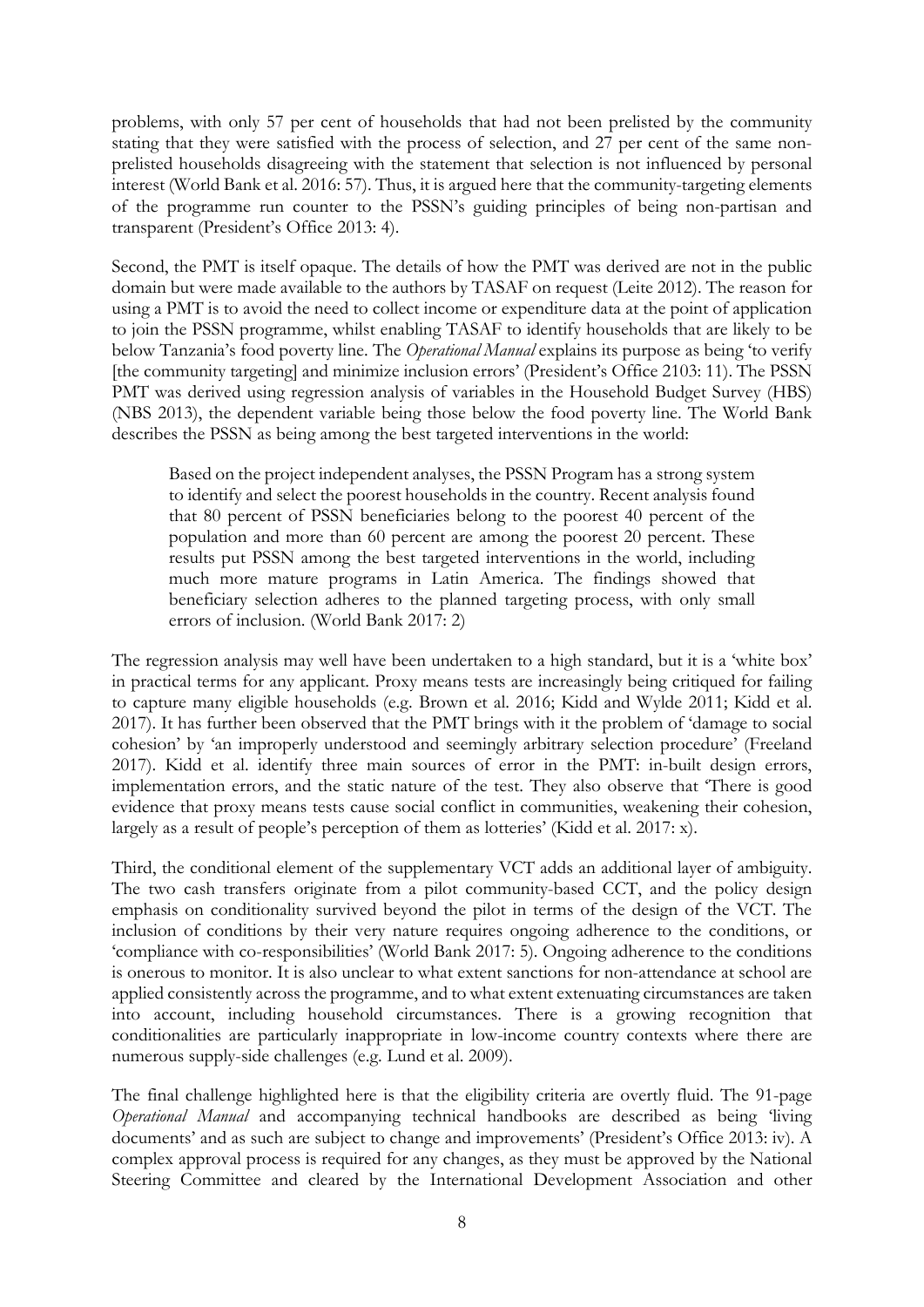Development Partners (President's Office 2013: iv–v), but the very notion of a living document means that the eligibility criteria for a particular time point are all the more difficult to pinpoint.

### **4 Simulating the productive social safety net in TAZMOD**

This section provides an account of how the authors and colleagues incorporated the PSSN policy into the recently constructed Tanzanian tax–benefit microsimulation model (TAZMOD) (Leyaro et al. 2017). The process of building a tax–benefit microsimulation model involves the translation of social security policies into a formal set of rules that can be applied to individuals and households in a nationally representative survey. This process highlighted the lack of transparency around the determination of eligibility for the PSSN programme.

TAZMOD is a static tax–benefit microsimulation model for mainland Tanzania, which enables current and hypothetical policies to be simulated. It is underpinned by the Household Budget Survey 2011/12, which was conducted by the National Bureau of Statistics (NBS 2014a). The HBS is a nationally representative cross-sectional survey and covers 10,186 households and 46,593 individuals. The model operates by applying a series of tax and benefit rules to individuals in the dataset, using the EUROMOD software.<sup>[4](#page-10-0)</sup> The following policies are currently simulated in TAZMOD:

- presumptive tax
- personal income tax
- some excise duties
- value-added tax

<u>.</u>

- employer and employee contributions to the National Health Insurance Fund
- PSSN Basic Cash Transfer
- PSSN Variable Cash Transfer
- PSSN eligibility for public works.

TAZMOD contains the rules for these policies for two time points: 2012 (the baseline time point) and 2015. For the 2015 simulations, monetary variables in the HBS 2011/12 were uprated to a 2015 time point using the Consumer Price Index for food and non-food items (Leyaro et al. 2017).

In order to include the two PSSN cash transfers within TAZMOD, the geographical targeting and community targeting elements of the eligibility criteria were dropped. These comprised: the selection of villages, the determination of household quotas, and the selection and potential exclusion of potentially eligible people by the community. This left just the PMT, which was straightforward to implement in TAZMOD, as the dependent variable used for calculating the PMT was derived using the same HBS dataset as is used in TAZMOD. Therefore, households that were below the food poverty line could be identified and so a 'perfect' application of the PMT could be applied to HBS households in TAZMOD. This process identified 712,000 households potentially eligible for the BCT with an average beneficiary household size of 6.75 people (compared with a national average of five people per household). These households comprise just under 8.5 per cent of households in mainland Tanzania.

<span id="page-10-0"></span><sup>4</sup> See<https://www.euromod.ac.uk/> and [https://www.wider.unu.edu/project/southmod-simulating-tax-and-benefit](https://www.wider.unu.edu/project/southmod-simulating-tax-and-benefit-policies-development)[policies-development](https://www.wider.unu.edu/project/southmod-simulating-tax-and-benefit-policies-development)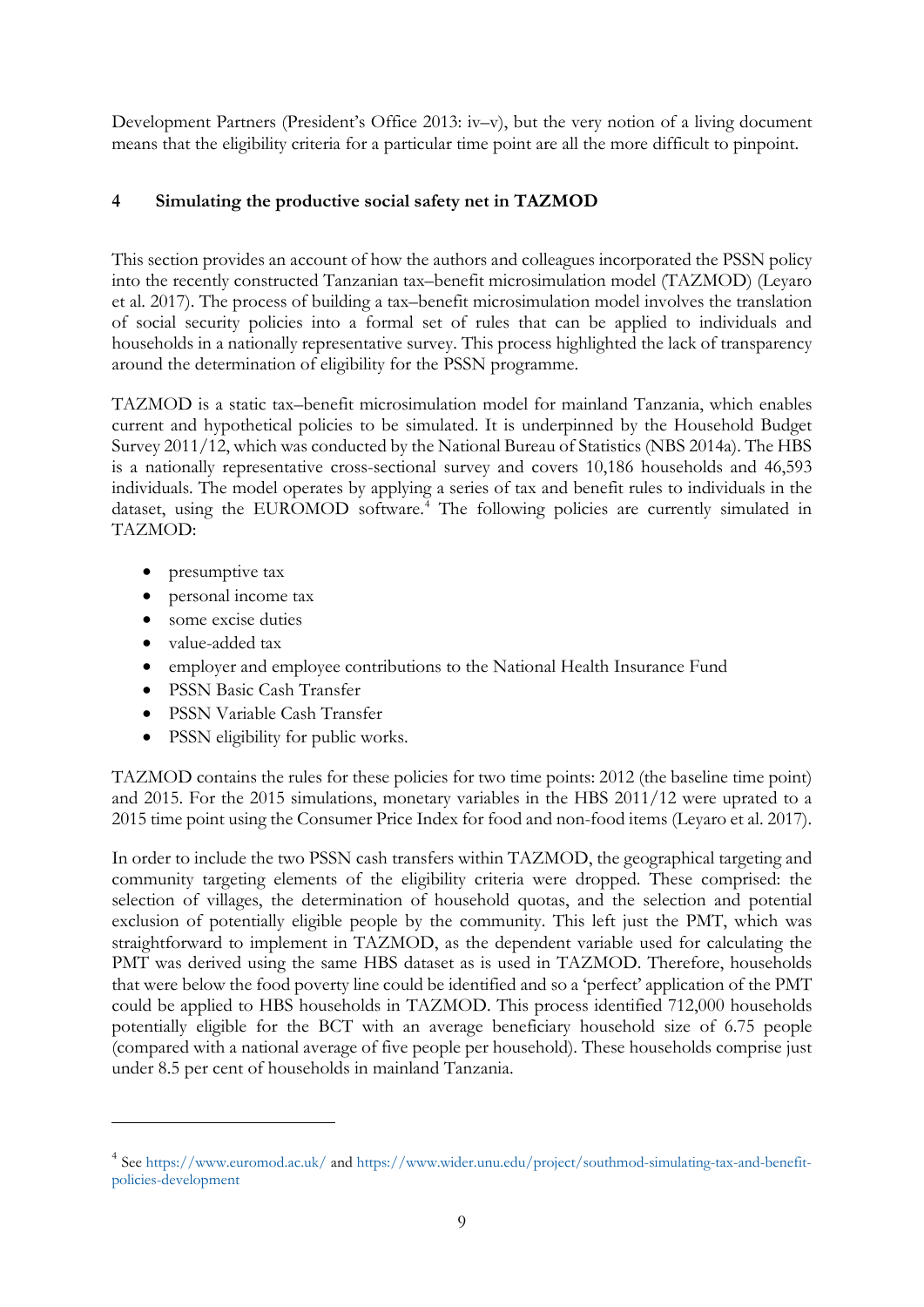The incorporation of the rules for the VCT into TAZMOD was rather more problematic. Although recipients of the BCT who have children or a pregnant woman in the household are eligible for the VCT, only the presence of a child could be used as a selection criterion in TAZMOD, as pregnancy status is not reported in the HBS. Second, and perhaps more interestingly from a modelling perspective, *adherence* to the conditions of the VCT is not measured in the HBS, and could not realistically ever be measured in the HBS, as the information is obtained from monthly administrative reports supplied by schools about a child's school attendance record. This makes it impossible to distinguish between compliant and non-compliant VCT households.

Even if attendance at school for more than 80 per cent of the school days per month were to be measured in the HBS, it would not be possible for modelling purposes to determine whether a child was attending school because the household was complying with the condition of the VCT and sending the child to school (Child 1 in Table 1), or because the household could already afford to send the child to school and was ineligible for the BCT and VCT (Child 2). Furthermore, children identified as not attending school for at least 80 per cent of the school days could be either eligible non-recipients of the VCT (Child 3) or non-compliant recipients of the VCT (Child 4). The Child 4 case is particularly problematic for simulation purposes, as the amount of VCT payment that is removed by way of sanctions depends on the child's non-attendance history over a period of several months (President's Office 2013: 17).

| Child | Attending school more than 80% of<br>days per month? (and hypothetical<br>reason for answer)                                                      | Eligible<br>for VCT?      | Compliant<br>with VCT<br>conditions? | <b>VCT eligibility</b><br>categorization (and<br>compliance status) |
|-------|---------------------------------------------------------------------------------------------------------------------------------------------------|---------------------------|--------------------------------------|---------------------------------------------------------------------|
|       | $\checkmark$ (because household is in receipt of<br>BCT & VCT)                                                                                    | ✓                         | ✓                                    | Eligible (and compliant)<br>recipient                               |
| 2     | $\checkmark$ (household can afford to send the<br>child to child to school and is not in the<br>PSSN programme)                                   | $\boldsymbol{\mathsf{x}}$ | ✓                                    | Ineligible (yet compliant)<br>non-recipient                         |
| 3     | * (household cannot afford to send<br>child to school and is not in PSSN<br>programme)                                                            | ✓                         | ×                                    | Eligible (and not yet<br>compliant) non-recipient                   |
| 4     | * (household cannot afford to send<br>child to school – or child is not<br>attending for some other reason - in<br>spite of receipt of BCT & VCT) | $\pmb{\times}$            | ×                                    | Ineligible (because non-<br>compliant) recipient                    |

Table 2: The challenge of measuring compliance with the VCT conditions using survey data – an example of school attendance

Source: Compiled by authors.

In practice for the purposes of simulating the benefit in TAZMOD, the authors assigned the VCT to all households containing children that were in receipt of the BCT, on the basis that—by definition—the households were below the food poverty line and so would have difficulty paying for education- and health-related services. Compliance with the various conditions was not taken into account. This resulted in the VCT being assigned by TAZMOD to 671,267 households (or 94 per cent of the households that were eligible for the BCT).

In terms of the amount of benefit assigned to each household, the BCT was first calculated, (totalling TZS117,660 million per year). Then all households in receipt of the BCT that contained children were assigned the VCT and the amount of the VCT was separately calculated based on the children's ages (totalling TZS76,538 million). In summary, the TAZMOD simulations identified 712,000 households as being eligible for either the BCT only or the BCT plus the VCT, and in 2015 this would have cost TZS194,198 million.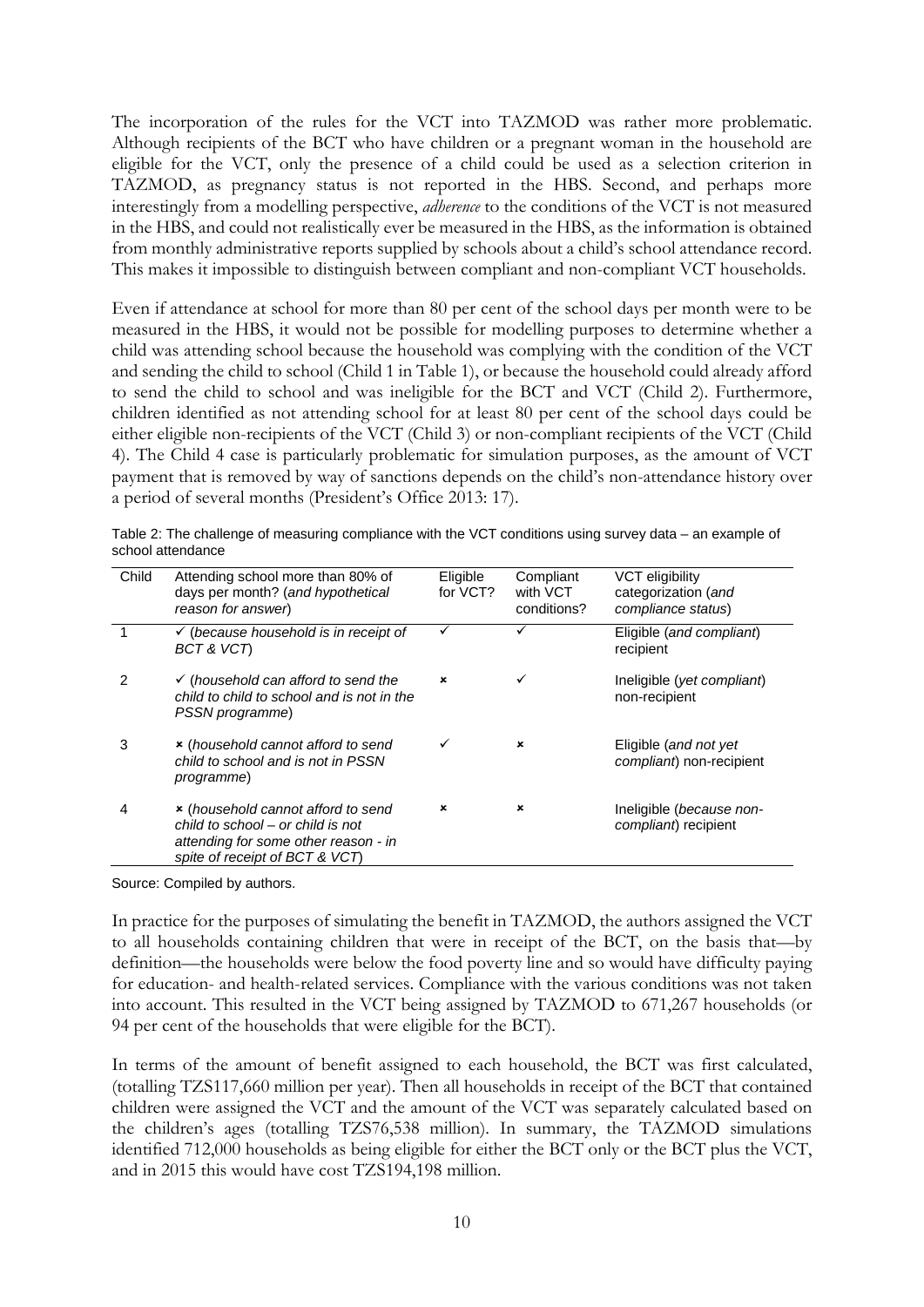Using TAZMOD, it is estimated that the number of individuals that are eligible for the cash benefits is around 120 per cent of TASAF's reported numbers of beneficiaries for the 2014/15 period (Leyaro et al. 2017). This implies that if one set aside the area-selection and communitytargeting elements of the programme, the cash benefits would have a take-up rate of 80 per cent, rather than the remarkable 98 per cent reported recently (World Bank 2017: 3).

#### **5 Concluding remarks**

The BCT and VCT provide important income streams for highly deprived households in Tanzania. In order to promote take-up and monitoring of these benefits, it is vital that the rules of eligibility are transparent not only for those who are implementing and monitoring the delivery of the benefits, but also for recipient and non-recipient citizens in Tanzania.

This paper has shown that eligibility is currently determined in a multi-stage process that has numerous opaque elements. The process comprises the initial selection of target villages; the calculation of a quota of households for each village; the Village Assembly's authorization and adjustments to the pre-determined eligibility criteria; the selection of potentially eligible households by fellow community representatives; the application of a PMT that is not in the public domain and is therefore shrouded in mystery; and a final community validation stage (which enables potentially eligible households to be excluded by fellow community representatives); and for the VCT there is the additional imposition of conditions that are difficult to monitor.

As a consequence, it is apparent that no citizen of Tanzania would be able to ascertain whether they were eligible or not to take part in the PSSN programme. This has numerous implications, including the potential for confusion and even social disharmony. It also structurally reinforces the treatment of beneficiaries as passive recipients (Sen 1995). Furthermore, the fact that the eligibility criteria for the programme are opaque means that it would be technically impossible for a household to confidently challenge a decision to exclude it from the programme. Formal grievance processes do exist—the first port of call for complainants is the Village Council and there is also a complaints hotline in place (President's Office 2013: 22–23)—but in the absence of clarity about the eligibility criteria, it is likely that the grievance process would serve only to exacerbate a complainant's sense of frustration and disempowerment.

There are many ways in which transparency could be enhanced in relation to social benefit policy design and implementation. The lack of transparency of the eligibility criteria is undoubtedly inadvertent, and by making improvements it would greatly assist the public sector in ensuring that people in Tanzania receive the support they need. A few examples are highlighted here.

First, there would be great merit in simplifying the eligibility rules so that individual citizens can themselves ascertain whether they are eligible or not: this would best be achieved by removing the PMT (and the community screening process, addressed in the next paragraph) and replacing these with categorical targeting. Such a refinement would help to ensure that the policy is clearly understood across all stakeholders and communities. A local example of such an initiative is the Zanzibar Universal Pension Scheme, which was rolled out to all adults aged 70 and over in April 2016 and is fully funded by the government (Galvani and Knox-Vydmanov 2017). Since November 2016, a pilot universal pension scheme has been run by a not-for-profit organization in two villages in Muleba District in Tanzania for adults aged 70 and above (Kwa Wazee 2017). The removal of the PMT is particularly appealing given the size of the PMT-related inclusion and exclusion errors that have been reported for Tanzania by Brown et al. (2016).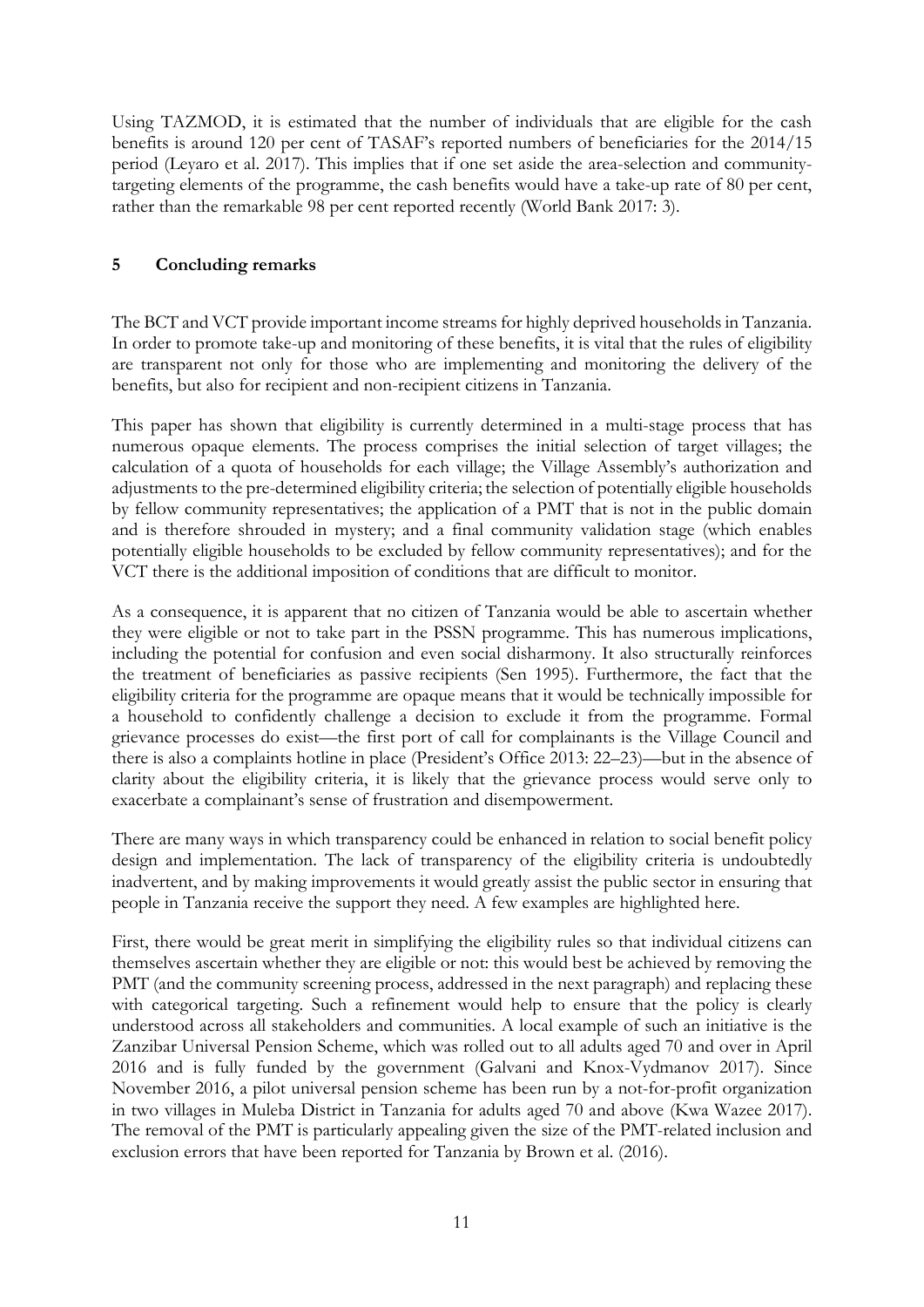Second, it is recommended that the role of the community is modified so that communities actively participate in the design of the simplified criteria and monitor local implementation, instead of having the roles of selecting, scrutinizing, and potentially vetoing participants in the programme.

Third, it is recommended that the conditionalities associated with the VCT should be removed, and that, instead, inter-sectoral and community-oriented collaborations should be promoted which nevertheless retain the same goal of ensuring that children can access health- and education-related services. That is, the emphasis could be shifted towards promoting access to such services and away from scrutinizing the behaviour of recipients of cash benefits.

Fourth, the simplified eligibility criteria should be promoted in public awareness campaigns, in both Swahili and English, to promote transparency and take-up. This would be in line with the National Social Protection Framework, which recognizes that public information is a key element of community empowerment (URT 2008: 17).

So how many people in Tanzania are eligible for the PSSN? And are the take-up rates of the cash benefit components of the programme at the level of 98 per cent or 80 per cent or some other level? In order to ascertain the coverage and monitor the impact of a programme, such facts need to be obtainable and be broadly accepted and seen to be legitimate. Transparency is one of TASAF's guiding principles for the PSSN programme (President's Office 2013: 4). These four examples would each help to make the eligibility criteria more transparent. A secondary but attractive consequence would be that the policy could then be simulated more accurately within TAZMOD, which itself would enable governments to explore and budget for potential reforms to the policy more accurately going forwards.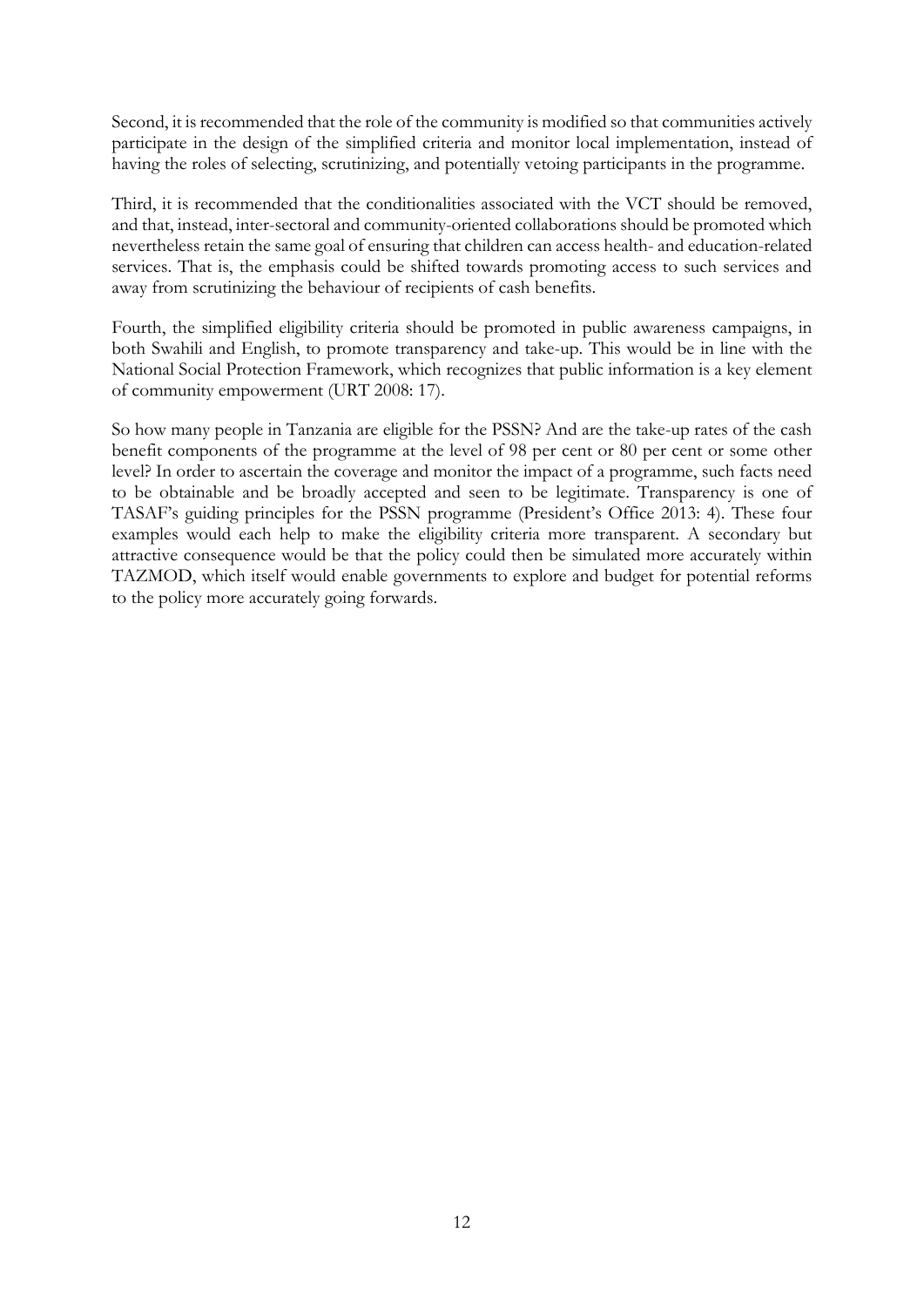#### **References**

- Brown, C., M. Ravallion, and D. van de Walle (2016). *A Poor Means Test? Econometric Targeting in Africa*. NBER Working Paper 22919, Cambridge MA: National Bureau of Economic Research.
- Evans, D., S. Hausladen, K. Kosec, and N. Reese (2014). *Community-based Conditional Cash Transfers in Tanzania: Results from a Randomized Trial.* Washington, DC: World Bank.
- Freeland, N. (2017). 'Poxy Means Testing: It's Official'. Development Pathways Blog. Available at [www.developmentpathways.co.uk/resources/poxy-means-testing-official/](http://www.developmentpathways.co.uk/resources/poxy-means-testing-official/) (accessed 22 March 2017).
- Galvani, F., and C. Knox-Vydmanov (2017). *Zanzibar Universal Social Pension: Baseline Survey*. Dar es Salaam: HelpAge International.
- ILO (International Labour Organization) (2017). 'UN Joint Programme to Support Tanzania's Productive Social Safety Nets (PSSN)'. Available at: [www.ilo.org/addisababa/countries](http://www.ilo.org/addisababa/countries-covered/tanzania/WCMS_505525/lang--en/index.htm)[covered/tanzania/WCMS\\_505525/lang--en/index.htm](http://www.ilo.org/addisababa/countries-covered/tanzania/WCMS_505525/lang--en/index.htm) (accessed 8 June 2017).
- ILO and DFID (2008). *Tanzania Mainland: Social Protection Expenditure and Performance Review and Social Budget*. Geneva: ILO.
- IPPMedia (2017). Webpage: [www.ippmedia.com/en/news/tasaf-officials-suspended-over](http://www.ippmedia.com/en/news/tasaf-officials-suspended-over-budding-grants-scandal)[budding-grants-scandal](http://www.ippmedia.com/en/news/tasaf-officials-suspended-over-budding-grants-scandal) (accessed 23 November 2017).
- Kidd, S., and E. Wylde (2011). *Targeting the Poorest: An Assessment of the Proxy Means Test Methodology*. Canberra: AusAID.
- Kidd, S., B. Gelders, and D. Bailey-Athias (2017). *Exclusion by Design: An Assessment of the Effectiveness of the Proxy Means Test Poverty Targeting Mechanism*. ESS Working Paper 56. Geneva: International Labour Office.
- Kwa Wazee (2017) *From the Kwa Wazee Pension Programme*. Flyer available at: [http://kwawazee.ch/application/files/6214/9502/9101/Kwa\\_Wazee\\_Pensions.pdf](http://kwawazee.ch/application/files/6214/9502/9101/Kwa_Wazee_Pensions.pdf) (accessed 21 June 2017).
- Leite, P. (2012). 'Targeting PSSN in Tanzania'. Unpublished report for TASAF dated 20 June.
- Leyaro, V., E. Kisanga, M. Noble, G. Wright, D. McLennan, and H. Barnes (2017). 'SOUTHMOD Country Report: Tanzania (2015)'. Helsinki: UNU-WIDER. Available [https://www.wider.unu.edu/sites/default/files/Publications/Report/PDF/SOUTHMOD-](https://www.wider.unu.edu/sites/default/files/Publications/Report/PDF/SOUTHMOD-Tanzania-2017.pdf)[Tanzania-2017.pdf](https://www.wider.unu.edu/sites/default/files/Publications/Report/PDF/SOUTHMOD-Tanzania-2017.pdf) (accessed 2 May 2018).
- Lund, F., M. Noble, H. Barnes, and G. Wright (2009). 'Is There a Rationale for Conditional Cash Transfers for Children in South Africa?' *Transformation*, 70: 70–91.
- Ministry of Labour, Youth Development and Sports (2003). 'The National Social Security Policy, the United Republic of Tanzania'. Available at: [www.tccia.com/tccia/wp](http://www.tccia.com/tccia/wp-content/uploads/legal/policy/socialsecuritypolicy.pdf)[content/uploads/legal/policy/socialsecuritypolicy.pdf](http://www.tccia.com/tccia/wp-content/uploads/legal/policy/socialsecuritypolicy.pdf) (accessed 23 November 2017).
- NBS (National Bureau of Statistics) (2013). '2011/12 Household Budget Survey: Key Findings'. Dar es Salaam: Tanzania National Bureau of Statistics.
- NBS (2014a). 'Tanzania Household Budget Survey: Main Report 2011/12'. Dar es Salaam: Tanzania National Bureau of Statistics.
- NBS (2014b). 'Tanzania Household Budget Survey: Technical Report 2011/12'. Dar es Salaam: Tanzania National Bureau of Statistics.